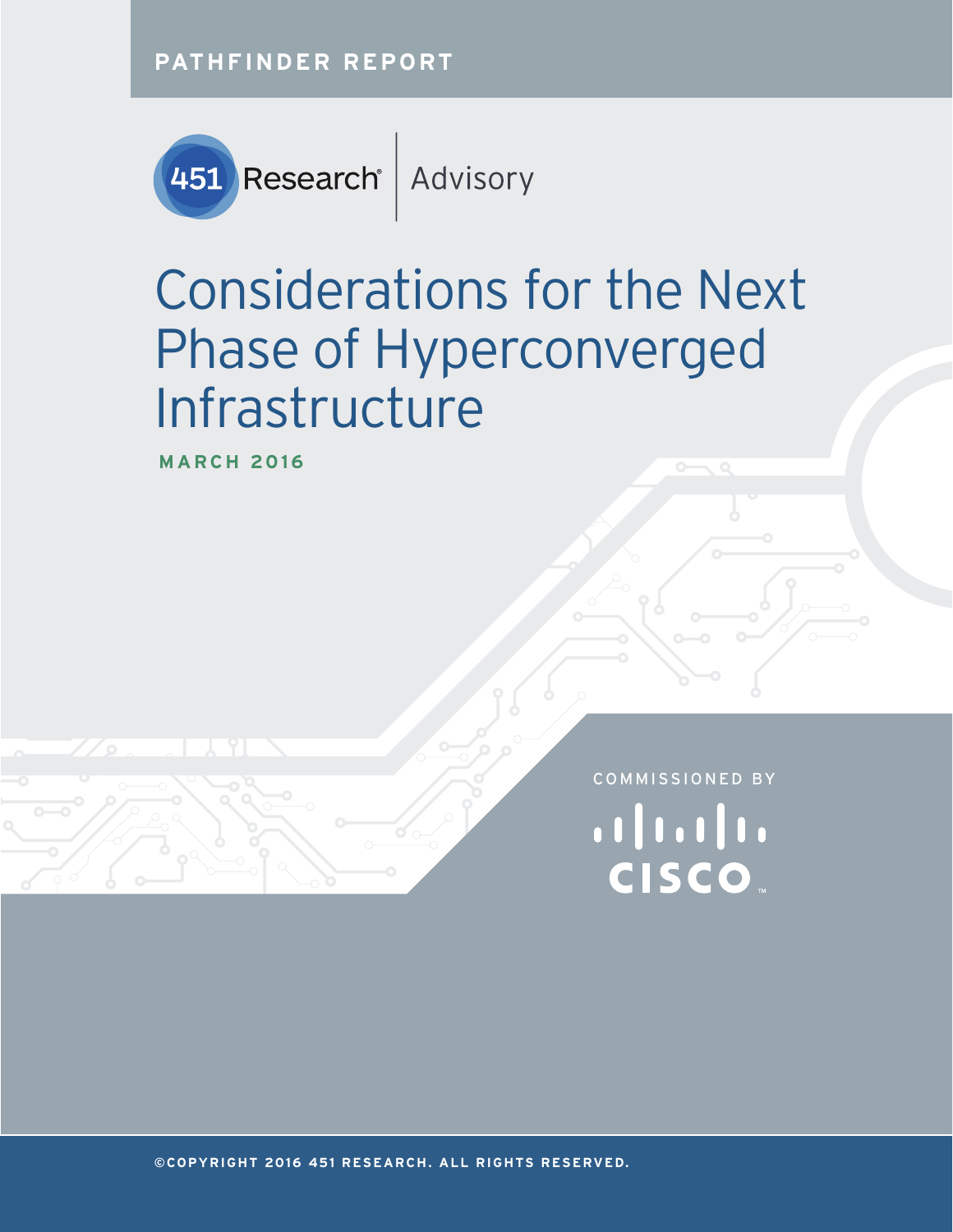

## ABOUT 451 RESEARCH

451 Research is a preeminent information technology research and advisory company. With a core focus on technology innovation and market disruption, we provide essential insight for leaders of the digital economy. More than 100 analysts and consultants deliver that insight via syndicated research, advisory services and live events to over 1,000 client organizations in North America, Europe and around the world. Founded in 2000 and headquartered in New York, 451 Research is a division of The 451 Group.

© 2016 451 Research, LLC and/or its Affiliates. All Rights Reserved. Reproduction and distribution of this publication, in whole or in part, in any form without prior written permission is forbidden. The terms of use regarding distribution, both internally and externally, shall be governed by the terms laid out in your Service Agreement with 451 Research and/or its Affiliates. The information contained herein has been obtained from sources believed to be reliable. 451 Research disclaims all warranties as to the accuracy, completeness or adequacy of such information. Although 451 Research may discuss legal issues related to the information technology business, 451 Research does not provide legal advice or services and their research should not be construed or used as such. 451 Research shall have no liability for errors, omissions or inadequacies in the information contained herein or for interpretations thereof. The reader assumes sole responsibility for the selection of these materials to achieve its intended results. The opinions expressed herein are subject to change without notice.

#### **NEW YORK**

20 West 37th Street New York, NY 10018 +1 212 505 3030

#### **SAN FRANCISCO**

140 Geary Street San Francisco, CA 94108 +1 415 989 1555

#### **LONDON**

Paxton House 30, Artillery Lane London, E1 7LS, UK +44 (0) 207 426 1050

#### **BOSTON**

One Liberty Square Boston, MA 02109 +1 617 598 7200

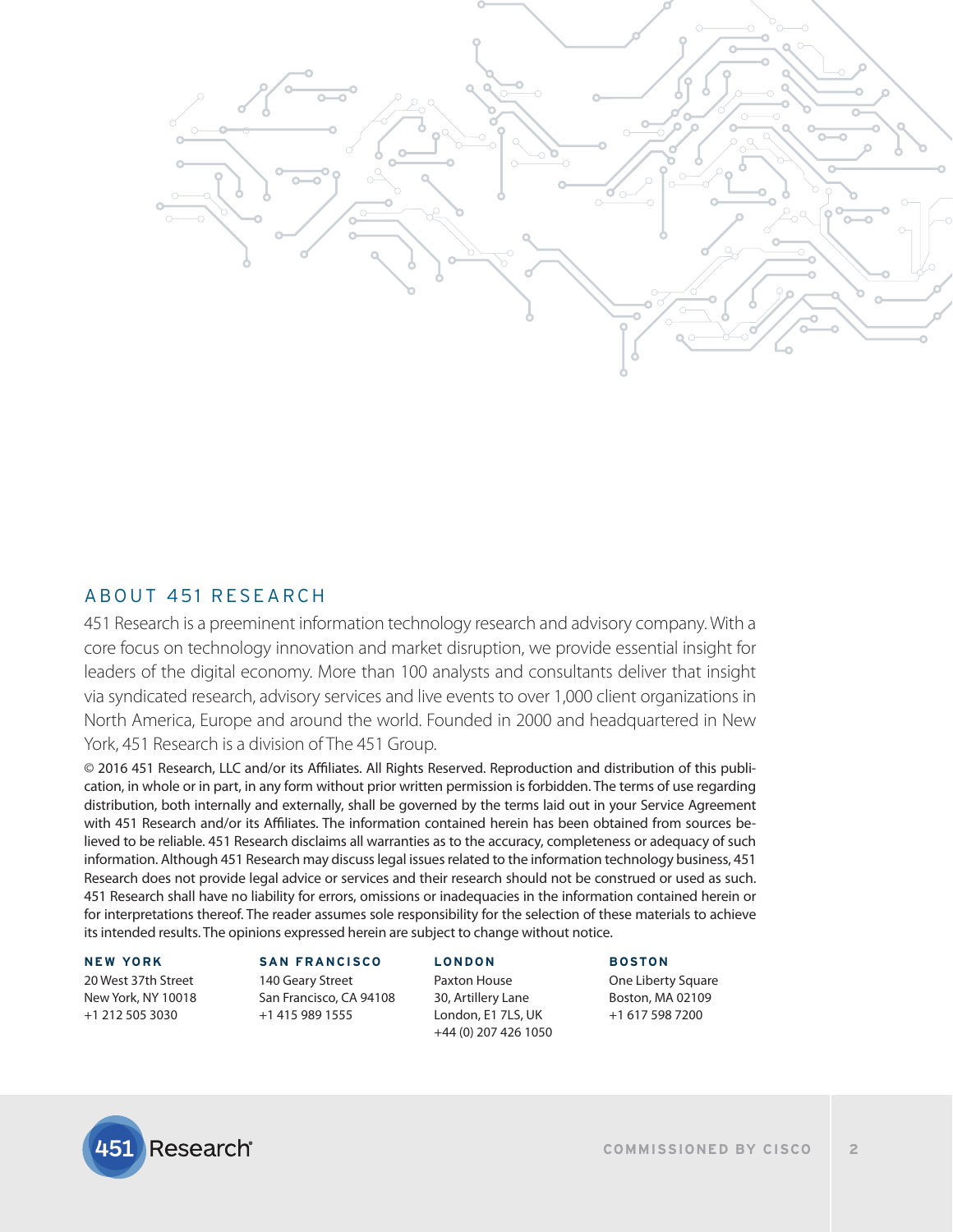## Executive Summary

Hyperconvergence has been receiving a tremendous amount of attention because it represents the next step in the evolution of IT resource delivery. This technology takes the idea of integrating compute, storage and networking that started with converged systems design and has improved on those architectures by adding deeper levels of abstraction and automation. Hyperconverged infrastructure (HCI) vendors promise simplified operation and the ability to quickly and easily expand capacity by deploying and launching additional modules; simplicity has been the key selling point for the HCI pioneers.

As HCI ventures even deeper into the enterprise and cloud environments, the architectures will need to become more efficient, agile and adaptable to help IT professionals shoulder the burden of rapidly growing data sets and workloads. This report discusses the benefits of HCI and the enhancements that must be made to expand HCI deeper into the mainstream enterprise datacenter.

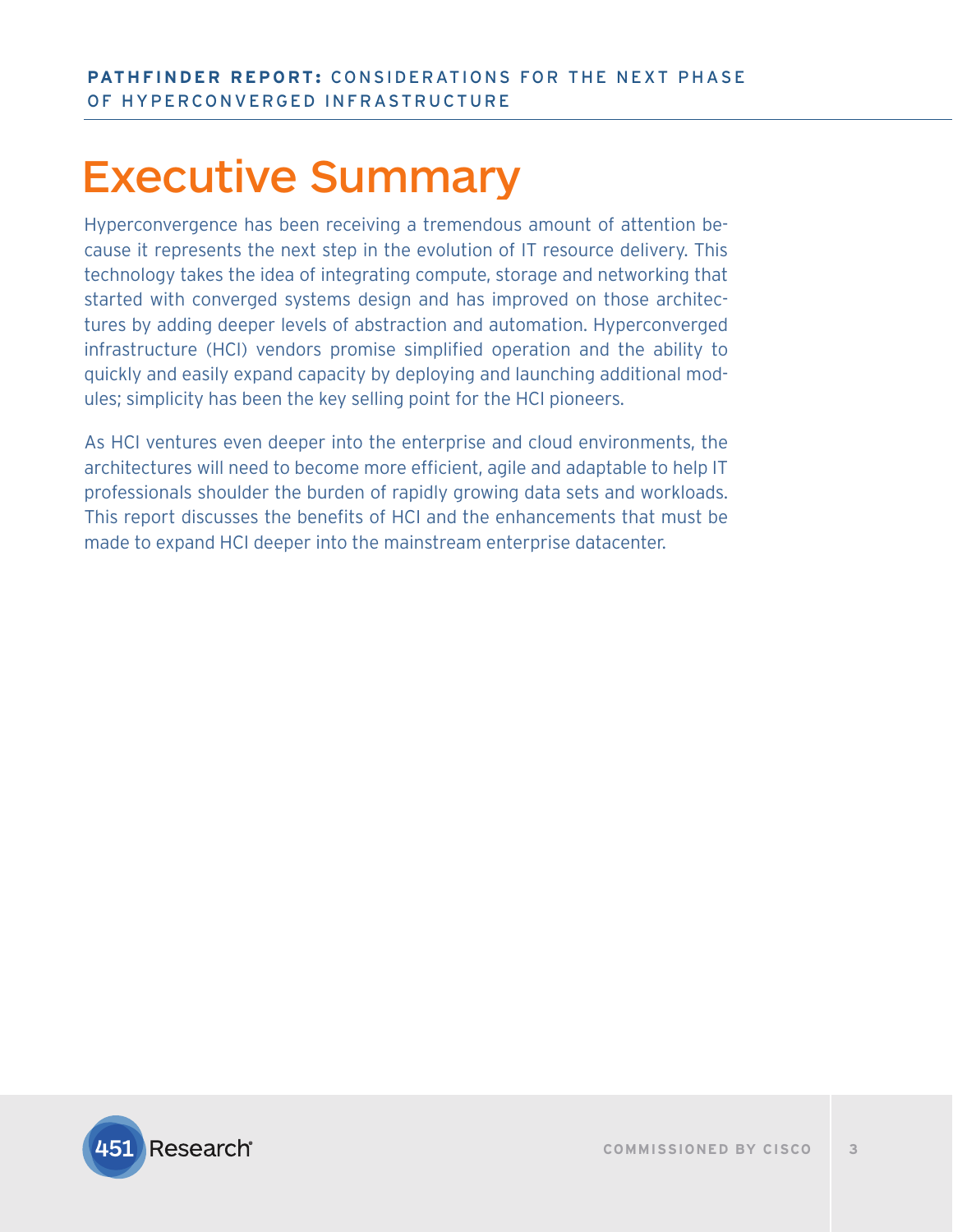## Introduction: Market forces are driving hyperconverged infrastructure forward

Over the last few years, storage and other infrastructure teams have been asked to do more with fewer resources at their disposal. While data at many organizations continues to grow at an alarming rate, budgets are not growing at the same pace, which indicates that storage professionals can no longer rely on bulk purchases of traditional disk systems to get by.

In the past three to five years, hyperconverged platforms have become legitimate alternatives to traditional storage systems. They have shown enterprises, midsized companies and service providers that storage does not have to be confined to proprietary external arrays. The following factors are driving organizations toward the next generation – HCI:

#### DATA GROWTH IS OUTPACING STORAGE BUDGET INCREASES.

In our Voice of the Enterprise Storage (VotE), Q4 2015 report, 56.1% of respondents expected to see their total deployed storage capacity increase by 25% or more, with an alarming 7% of respondents expecting a 100-200% increase in 12 months (See Figure 1). Although respondents are expected to see storage budget growth in 2016, only 17.8% of respondents will be getting a significant increase beyond 25% (see Figure 2). To get to a sustainable storage environment, organizations must look beyond their existing storage and infrastructure strategies to find more efficient ways to contain data growth while accelerating the delivery of storage services to stakeholders.

#### Figure 1: Expected Storage Capacity Growth for 2016

*Q. By what percentage do you expect your organization's total deployed raw storage capacity (as measured in terabytes) to change in the next 12 months? Please include capacity deployed both on-premises and in third party clouds. n = 574*



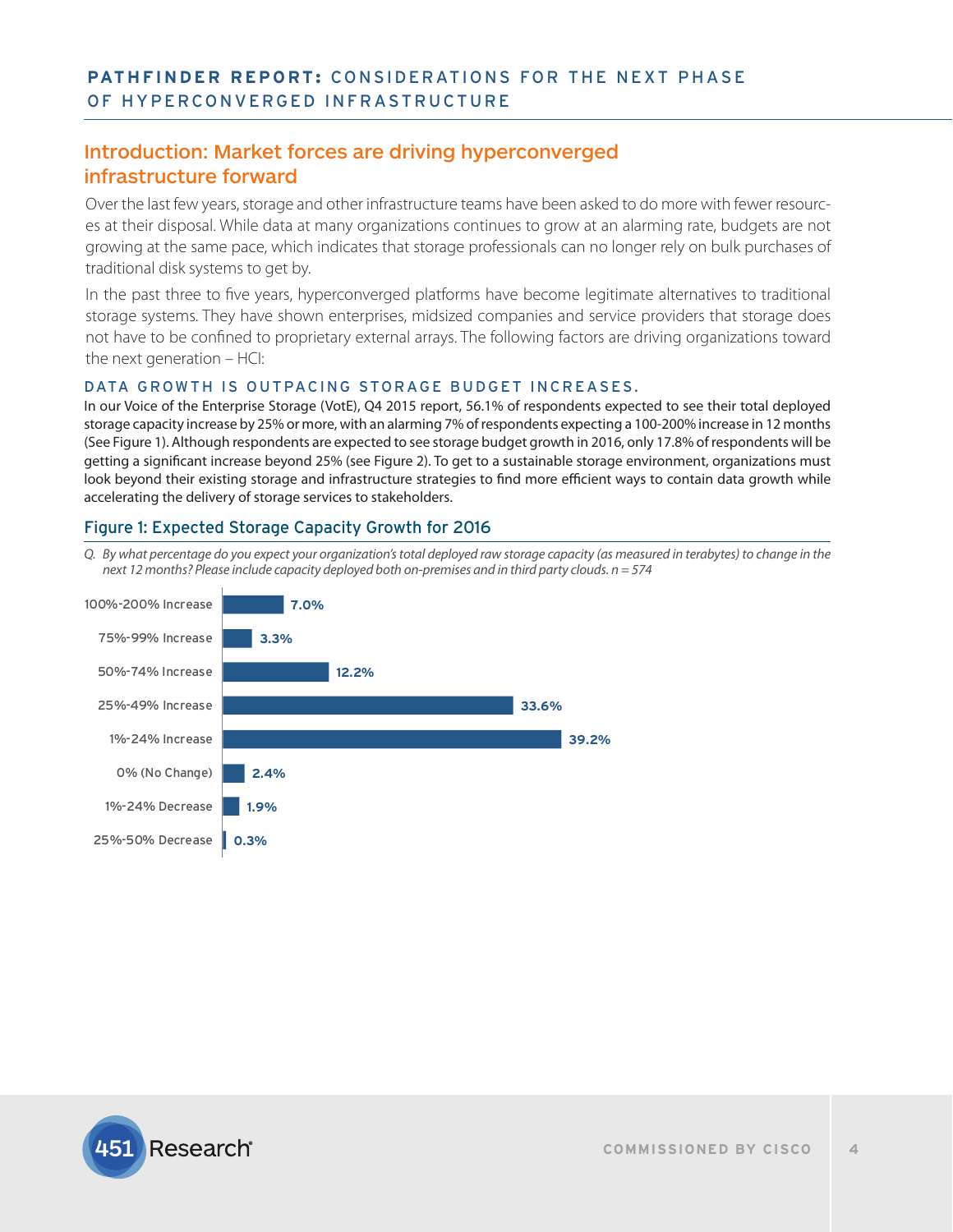## Figure 2: Storage Budgets changes 2016 vs 2015

*Q. By what percentage do you expect your organization's storage budget to change in 2016 compared to 2015? n = 366*



#### STORAGE PAIN POINTS

Organic business growth continues to be the largest driver for storage growth at organizations, with 55.4% of respondents listing it as the top storage pain point (see Figure 3). Storage infrastructure complexity is also a growing concern considering that 35.7% of VotE storage respondents are managing three or more primary storage tiers in their environment, in addition to their backup and disaster recovery infrastructures. Because of data growth and increasing complexity, the management of storage has become an acute pain point for organizations, with 34% struggling with capacity planning/ forecasting, 16.6% having difficulty juggling storage silos and 14.2% complaining about a lack of skilled staff.

Unfortunately, the storage-capacity challenge will only get worse as the years go by. Meeting disaster-recovery requirements (29% of respondents) and meeting backup windows (17.1% of respondents) were both listed as storage pain points, which shows that data protection continues to be a growing concern. Compliance regulations are forcing organizations to retain data for longer periods and preventing storage professionals from simply deleting old data to make way for new content. This suggests that organizations will need to leverage storage-reduction technologies such as deduplication and compression to boost the efficiency of their primary and secondary storage systems (such as backup and archives) to keep data growth manageable.

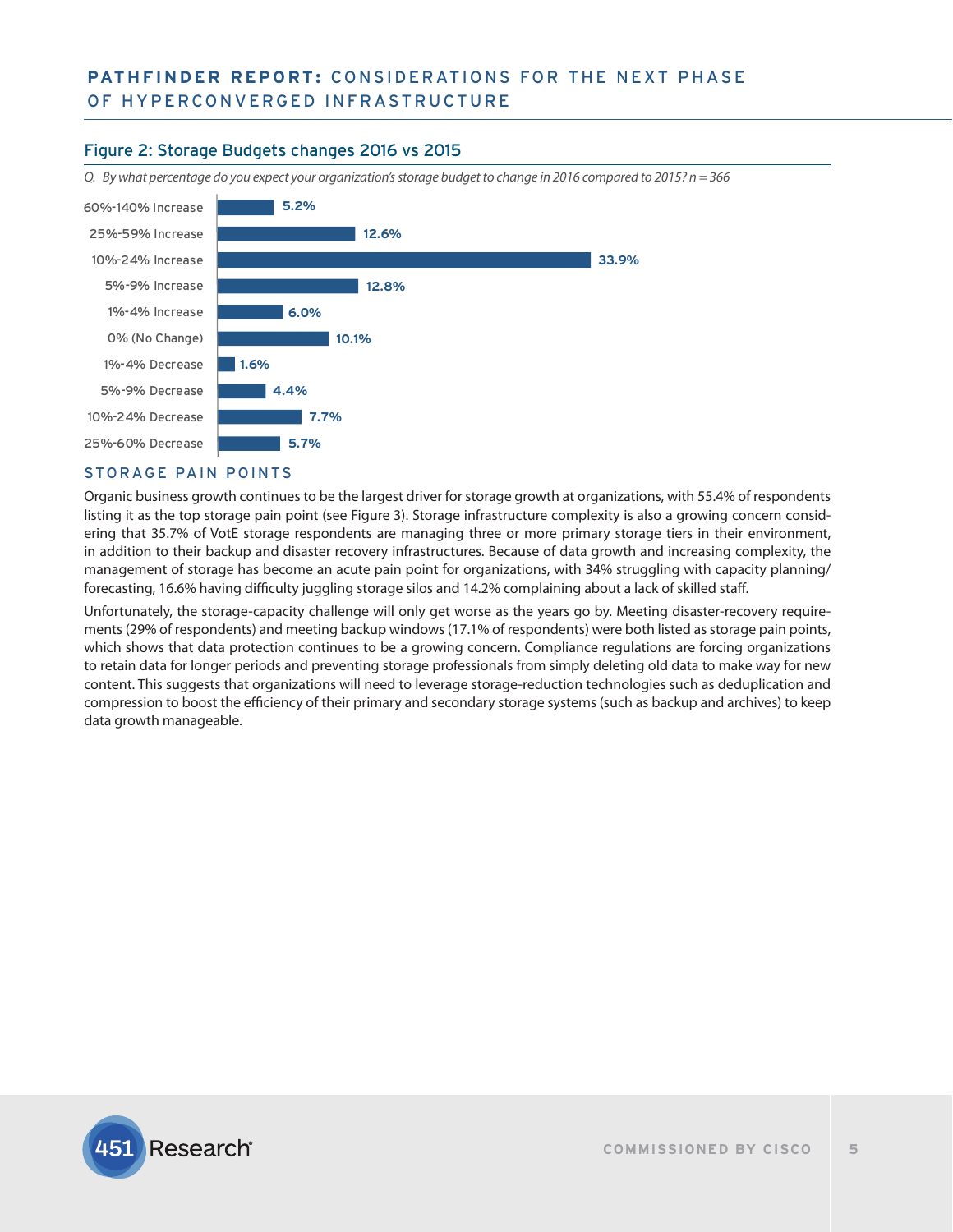#### Figure 3: Top Storage Pain Points



*Q. What are your organization's top three pain points from a storage perspective? n = 639*

#### HCI PIONEERS FOCUSED ON SIMPLICITY AND IMPLEMENTATION SPEED

Although few would deny the impact HCI pioneers have had in terms of thought leadership for infrastructure modernization, at this point, only a relatively modest number of organizations have deployed these technologies, with only 23% of respondents currently having HCI in use in their environments (see Figure 4).

The initial deployments of HCI have been largely focused on the midrange segment of the market, where IT organizations often lack storage expertise and are not bound to a specific storage supplier. For these early customers, HCI's ability to deliver key storage functions such as snapshots/cloning, replication and flash acceleration without the need for storage SAN expertise has been a game changer, especially with IT professionals being pushed to broaden their skill sets to handle increasing workloads in datacenters.

Virtualization administrators have a growing influence on storage purchasing decisions; our Wave 19 Storage survey found that 61% of respondents reported this. This is a key point, since virtualization and cloud administrators will likely be the key IT stakeholders that push HCI into the core of the enterprise datacenter, and beyond midrange space where most of the early HCI offerings were deployed.

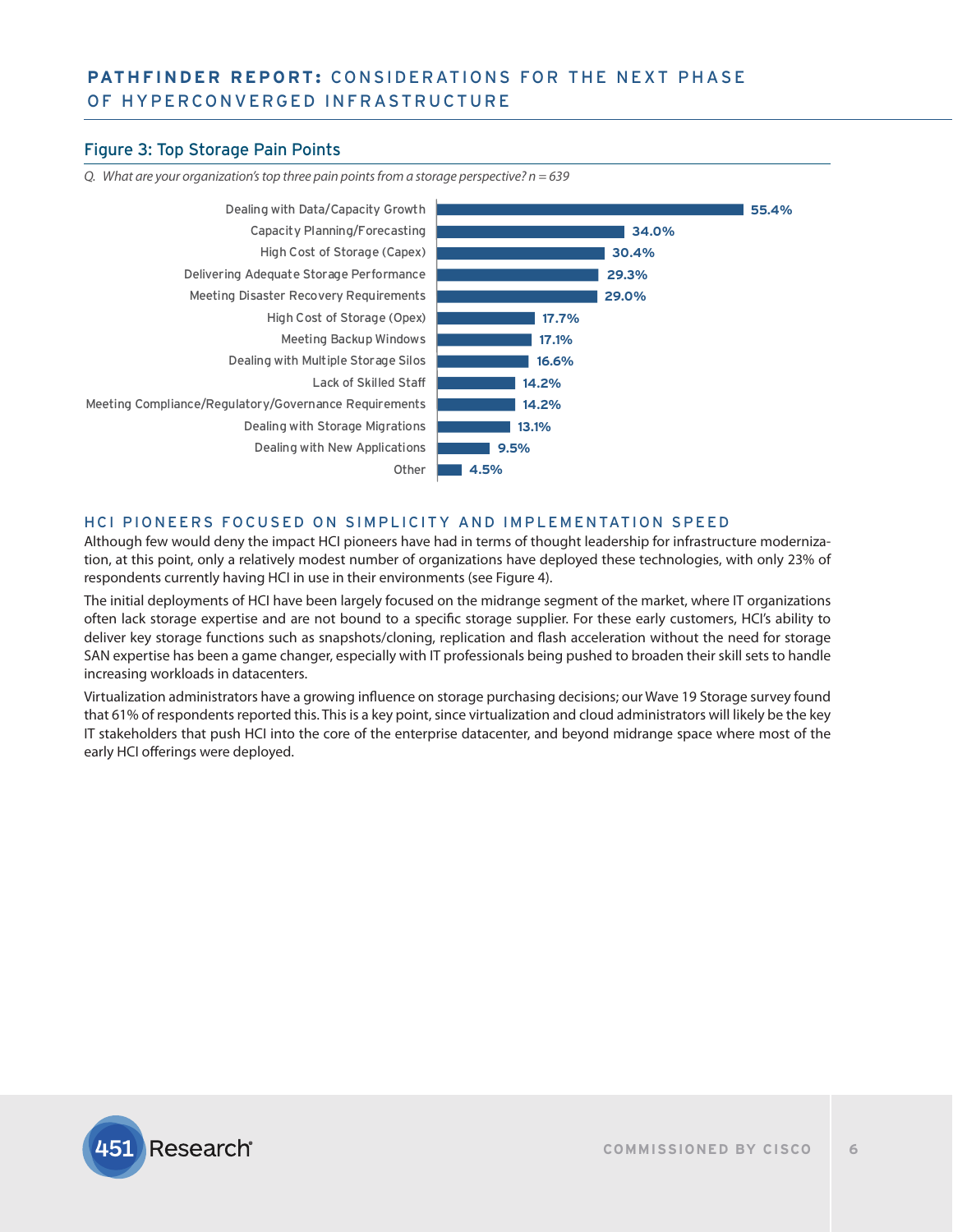## Figure 4: HCI is Still an Emerging Space





## Key requirements to make HCI more agile, efficient and adaptable

While there has been a large number of early success stories with small and midsized deployments, we are still in the nascent stages of HCI adoption, and there is more work to be done before HCI can become the dominant infrastructure standard for modern enterprises. Specifically, HCI must become more:

| <b>EFFICIENT</b> | To efficiently deliver resources.               |
|------------------|-------------------------------------------------|
| <b>AGILE</b>     | To keep the infrastructure manageable at scale. |
| <b>ADAPTABLE</b> | To match the changing needs of customers.       |

#### EFFICIENT

Efficiency must be continually enhanced to make HCI a worthwhile investment relative to traditional infrastructure. With data growth rampant and likely to get worse, the storage efficiency of HCI must evolve to meet the challenge. Beyond scaling capacity, the performance of HCI must also improve in terms of scalability and granularity to make sure key workloads are not starved of resources. Last but not least, HCI management efficiency must take networking into account not only to ensure that HCI is simple to deploy, but also to ensure that this infrastructure will be able to optimize and enhance networks when there is a surge of consumption or if there is an unplanned outage.

**STORAGE EFFICIENCY** – usually in the form of data reduction – is a key requirement for organizations given that most budgets are not increasing fast enough to match data growth. Deduplication and in-line compression capabilities allow companies to store more data in the storage footprint by eliminating redundancies as data is being written to disk or flash. Deduplication works well for reducing VM images and files and has moved into the primary storage space after first becoming popular in the backup and secondary storage markets. Because deduplication does not work well on database workloads, compression has become necessary for reducing application workloads, and organizations should look for HCI offerings that not only have both of those capabilities, but also the intelligence to automatically apply the right data-reduction technology based on the workload being stored.

**PERFORMANCE EFFICIENCY** ensures that the expensive flash and CPU resources organizations have aggregated are not going to waste in their HCI deployments. Given the relatively high cost of flash on a dollar-per-GB basis, deduplication is an important capability for reducing costs and maximizing the utilization of flash invest-

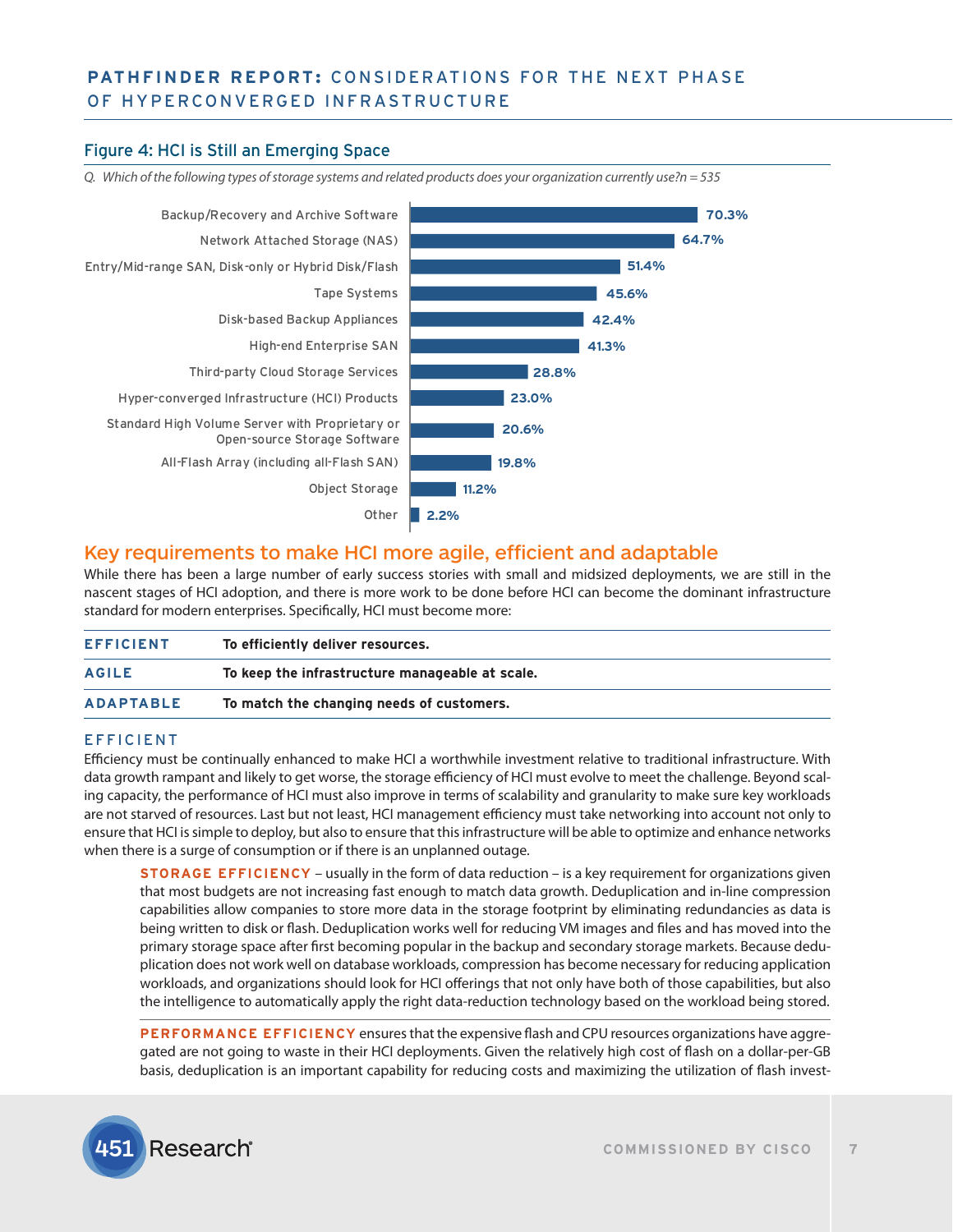ments. The deduplication and compression capacities that we discussed in the previous section also have a major role to play in performance efficiency because they allow HCI nodes to cache more data within their expensive flash SSDs and PCIe cards.

Beyond data reduction, HCI platforms should have automated data-placement intelligence to stripe data across multiple nodes to avoid IO bottlenecks and to ensure that performance and storage capacity can scale out in a linear fashion. Data caching should also be integrated into the platform to ensure write and read operations are concentrated on high-performance flash media, while idle data is seamlessly destaged using sequential writes to low-cost hard drives. Although hard drives are much slower than flash for transactional workloads, their performance is adequate for capturing sequential write streams and for quickly recovering data in the event of a node failure.

Storage QoS is another key attribute that is emerging in HCI systems. This feature allows administrators to prioritize sensitive applications and guarantee performance for these workloads. In the cloud-provider world, storage QoS has also been used to ensure that low-priority workloads do not consume excessive resources, and do not become 'noisy neighbors' that disrupt workloads that are residing on the same hardware.

**NETWORK EFFICIENCY** is often overlooked as a key component for HCI, but to push these infrastructures into enterprise and cloud scale, networks must become more efficient both in terms of performance and manageability.

Just as we saw with the earliest forms of HCI, ease of deployment will continue to be a key attribute for platforms. Today, HCI does a good job of seamlessly blending storage and server hardware into a shared pool of resources. The next step is that integration of networking components – both internal to the cluster and outbound – must become easier to configure and automated. Software-defined networking could be leveraged to simplify and automate processes to accelerate and standardize deployments.

In normal operation, the network of a HCI deployment has to run in the same low-maintenance manner as the nodes. This means that the network management software has to provide a unified view of the network and minimize any requirement to individually manage the devices that form the network. The ability to identify and track cluster traffic can both reduce the workload of administrators and enhance the understanding of overall cluster health. Greater network visibility adds much greater depth to cluster management.

Given the highly distributed nature of enterprises today, tighter integration and optimization of WAN network links will also be key elements for HCI. Nodes sent off to a remote office should be able to launch and configure themselves, without requiring a networking expert to be physically present. From an efficiency standpoint, WAN-optimization technologies should also be implemented to reduce the amount of data that has to be sent over the WAN and ensure that HCI clusters are synced with central offices to guard against data loss in the event of a disaster.

#### AGILE

Efficient scale-out architectures not only provide an easy means for adding resource capacity, but they must also help organizations easily manage additional hardware without requiring an increase in staff. To facilitate this, HCI platforms must become more intelligent and need to integrate more tightly with existing resources in the datacenter. To become more agile, next-generation HCI platforms must have:

**COMMON MANAGEMENT AND ORCHESTRATION.** HCI management tools today do a relatively good job of managing the resources within a cluster, but for HCI platforms to take a leap forward, integration with other existing datacenter platforms, such as traditional and converged infrastructure, is necessary.

From the context of datacenter networking, one of the challenges with hyperconverged systems is that the management software, as it simplifies the operation of the cluster, can hide the state of the network that is the core of the cluster. Having sophisticated network management software as part of the networking component of a hyperconverged cluster can greatly improve its long-term reliability and simplify operations. It can provide visibility into the performance of the network and activity levels of the system components.

Integration with well-known management tools, such as VMware's vCenter, will help simply management by eliminating the need to add new management consoles. To simplify troubleshooting, HCI platforms should also help customers create a common control plane for servers, networking and storage to centralize logs and error reporting within existing tools.

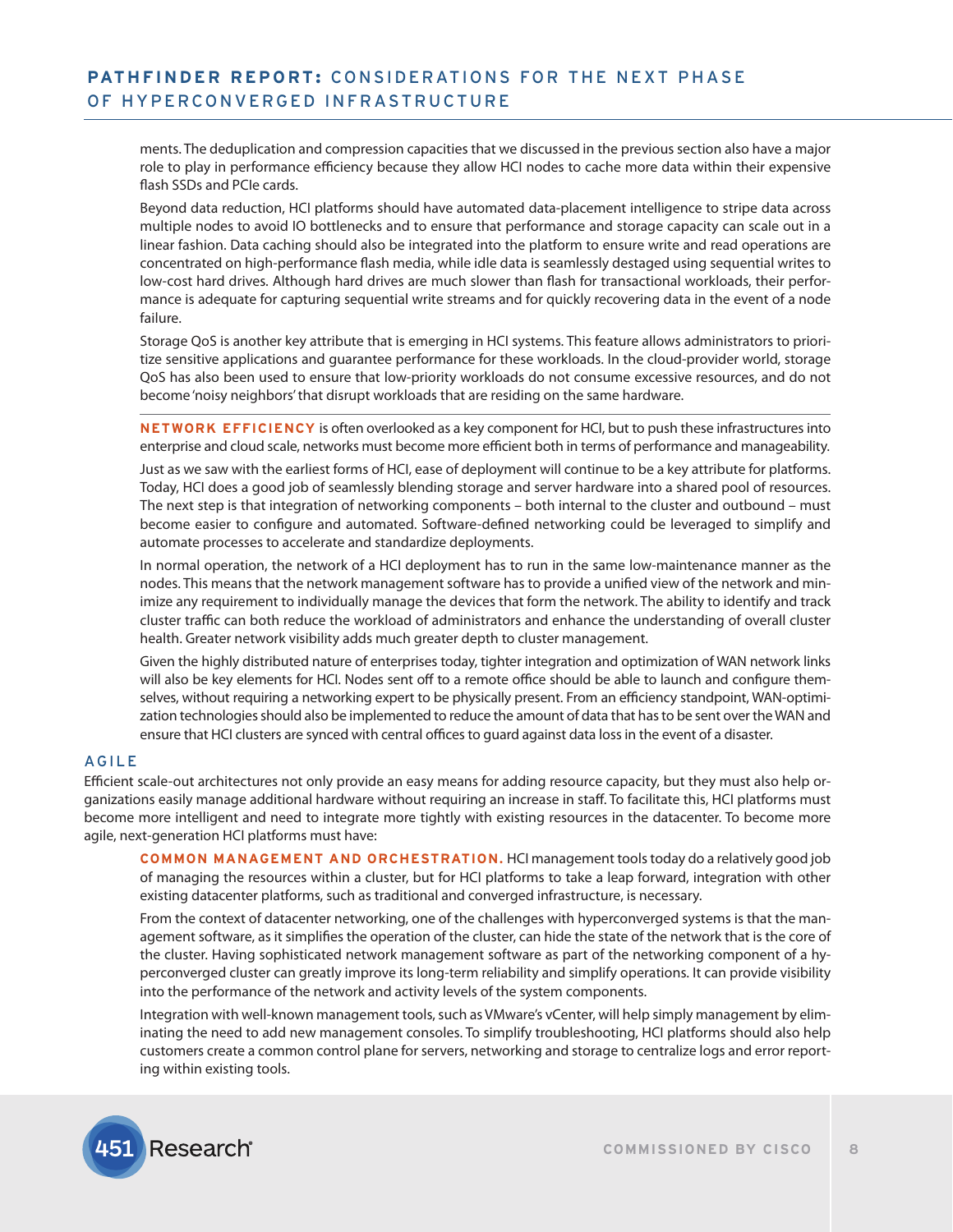**SCALE-OUT ARCHITECTURES.** With the constant growth of data and applications, scale-out architectures are ideal because they allow infrastructure professionals to add capacity non-disruptively while minimizing the management impact of adding nodes. Another key benefit of scale-out architectures is that they allow organizations to start out with a small configuration and gradually grow the storage infrastructure to match the needs of their workloads.

Although scale-out is a common capability in existing HCI, most implementations on the market have a rigid architecture that forces customers to add compute, memory and storage as blocks of resources. Future generations of HCI should allow customers to add these resources independently and in a granular fashion, since the current deployments ultimately wind up creating inefficient silos with unused processing and storage resources.

#### ADAPTABLE

IT infrastructure technologies and services are in a constant state of evolution, and the HCI deployment must be adaptable to ensure that the organization is taking advantage of the latest technology enhancements and to meet the rapidly changing requirements for stakeholders' applications.

To become more adaptable, next-generation HCI must be able to:

**INTEGRATE WITH APIs.** Although the concept of using APIs for management and provisioning is new for enterprise storage environments, public cloud environments have been using APIs for these purposes for many years now, which makes this a key requirement for organizations building a private cloud environment. Through the use of API-based management, infrastructure professionals and their colleagues can create service catalogs to allow clients to request resources and have them automatically provisioned through the APIs. APIs can also be used to facilitate rapid cloning of VMs for test/dev and other purposes.

**SECURE SENSITIVE DATA.** The data in companies' environments is rarely homogeneous, and the HCI platform must be able to deliver the appropriate level of protection to match the business and compliance requirements for each workload. While disk encryption has become more common in enterprise environments, this level of security only provides protection against hardware theft. By providing a deeper level of security, next-generation HCI platforms should offer file-level encryption as an option for securing compliance-sensitive data residing in a system. Given that data is also at risk in flight, VPN integration is also necessary for securing replication streams whether they are pushing data to remote sites or to public clouds. Beyond encryption, HCI platforms should have comprehensive auditing capabilities to track the source of breaches and data-corruption events within the four walls of the organization itself.

**ASSIMILATE NEW TECHNOLOGIES RAPIDLY.** As storage and HCI gradually move beyond the proprietary appliance models that have dominated for years, more infrastructures will become software-defined and leverage commodity hardware to lower costs. Hardware innovation in the commodity market for processors, memory and solid-state storage such as flash is happening at an extremely rapid pace. The transition to software-defined datacenter infrastructure will allow organizations to innovate at their pace, in contrast to proprietary array and HCI architectures where companies have to wait for vendors to approve hardware such as new flash drives.

Another emerging technology innovation that requires improved and adaptable HCI is composable hardware. This new architecture allows organizations to treat infrastructure as code and disaggregates compute, storage and networking resources to optimize them to meet application and workload demands. For example, for performance-sensitive workloads, specific processors and memory resources can be dedicated to a workload to ensure that transactional performance and latency is able to match stakeholder needs. Likewise, for data-heavy workloads that are not compute-intensive, such as a media or backup archive, hard drives and flash can be dedicated to the workload, while unused compute and memory resources can be redirected to performance-sensitive workloads.

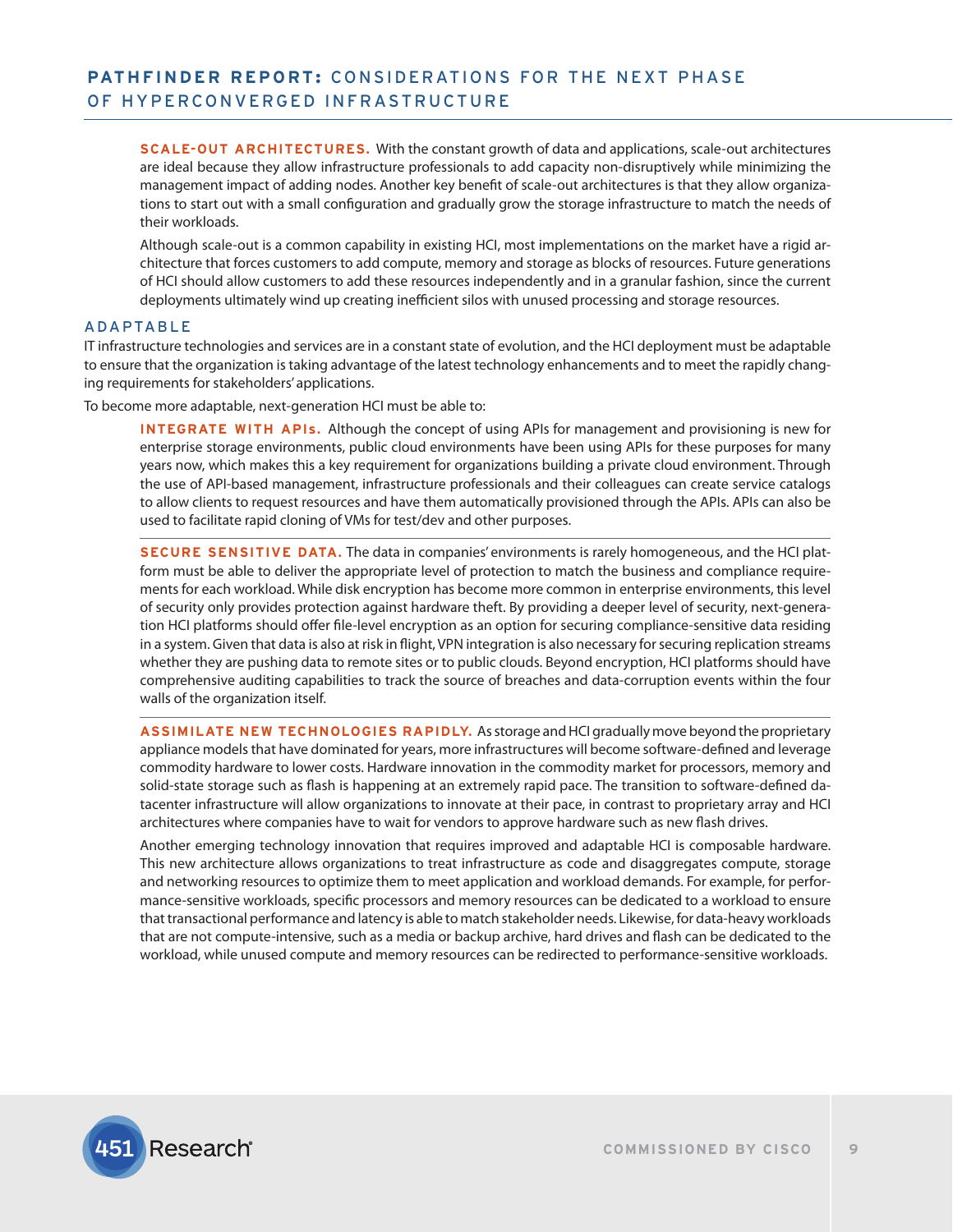#### Use cases

#### EASY TO SET UP IN DATACENTER OR IN REMOTE LOCATIONS (DISTRIBUTED ENTERPRISE USE CASE)

Distributed organizations are commonplace (see Figure 5) today, and there is a growing trend toward edge computing. Edge computing pushes applications, data and infrastructure (services) away from a centralized, more-controlled datacenter environment. When you take remote locations into account, all of the major storage pain points we discussed earlier – capacity management, the need for disaster recovery, security and risk management and the lack of skilled staff (Figure 3) – become more difficult the further away a site is from the control and IT expertise.

For remote offices and edge computing to flourish, the infrastructure at remote sites must also must be able to start out with modest configurations to keep costs down and the scalability to grow in pace with the organization's remote operations. The ability to do remote installations is key not only because it eliminates the need to send an IT staffer to a remote site, but it also ensures that resource delivery is consistent regardless of whether a workload is run at the central office or the most remote office in the organization. Specifically, remote sites will likely be staffed with an IT generalist who doesn't have the SAN networking and storage array expertise required to maintain and troubleshoot a traditional infrastructure consisting of distinct compute, storage and networking hardware.

As organizations continue to become more distributed and new applications are implemented as part of the Internet of Things, a greater amount of data will be created away from central offices. HCI is likely to be deployed in these locations, and this data must have the same level of protection and accessibility for enterprises to be successful. Key enterprise-class data-protection features such as snapshots and deduplication/compression efficiently manage data and keep applications online. Given that organizations cannot afford to lose data created at remote sites, WAN-efficient replication technologies must be deployed to keep data protected and facilitate application failover to a secondary site in the event of a site-level disaster. Remote management and monitoring will be required to provide rapid problem resolution.

HCI's ability to standardize IT resource delivery and make it service-like, combined with its integrated data-protection and data and workload-mobility enhancements, make it a powerful infrastructure option for remote locations.

## Figure 5: Enterprise Organizations are Highly Distributed



*Q. How many offices do you have nationally (within your headquartered country?) (Please select one) n=2027*

#### HYBRID CLOUD – MOVE WORKLOADS BETWEEN DATACENTER AND PUBLIC CLOUD

The future of IT infrastructure is hybrid clouds blending on-premises infrastructure seamlessly with public cloud compute and storage services. In the VotE storage survey from Q4 2015, we found that 79.3% of respondents were planning to increase their spending on third-party cloud storage services in 2016. In this same survey, we found that respondents were spending 57.5% of their budgets on capital expenditures for items such as array and software purchases, while only spending 42.5% on operational expenditures such as maintenance and IT staffing.

Organizations are looking to move beyond the traditional capex-heavy model of infrastructure hardware acquisition that, in the case of storage, forces customers to inefficiently purchase large sums of capacity up front. Subscription-based pricing

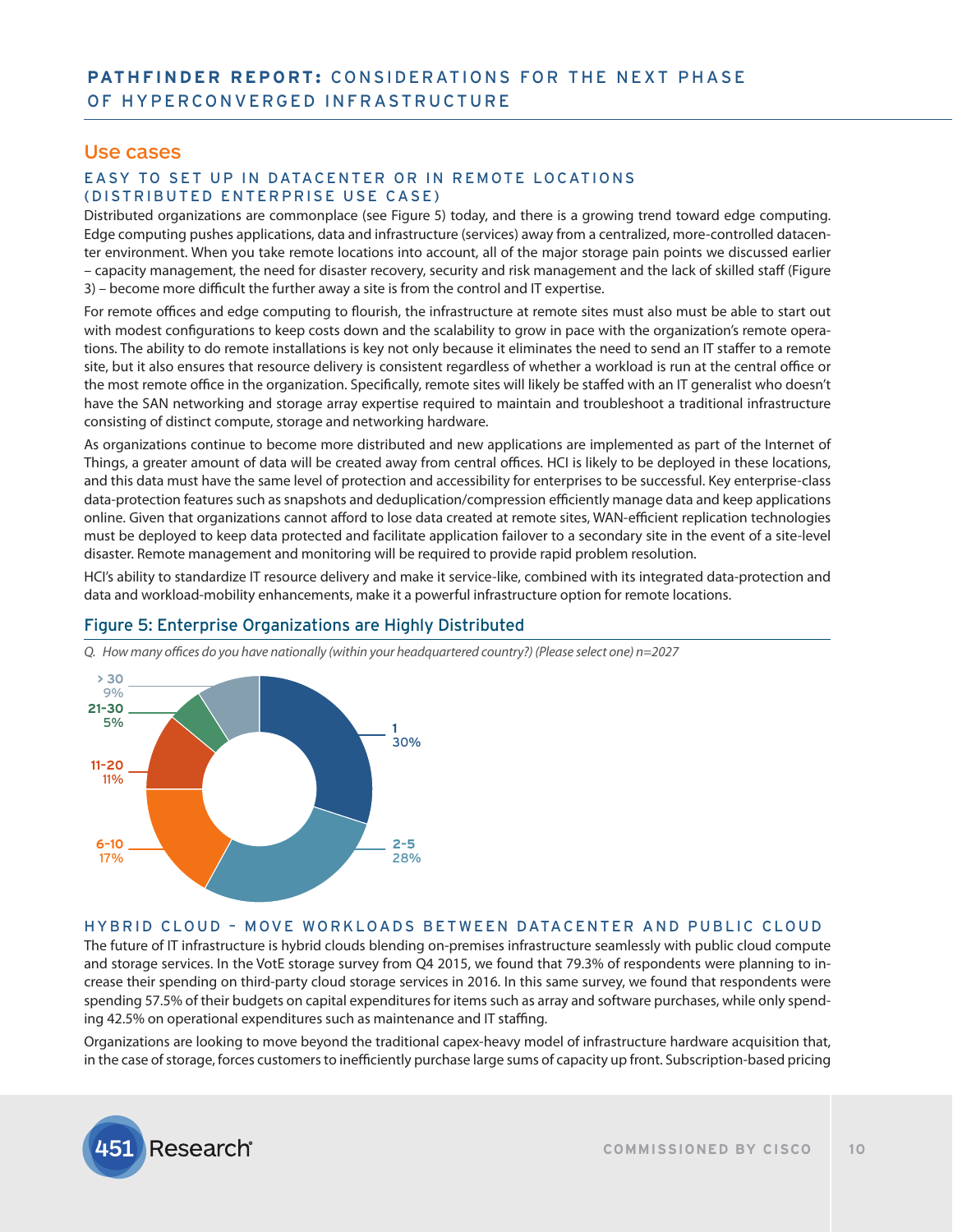for HCI hardware is still an evolving business, but the advent of software-defined storage together with the increasing use of commodity hardware will provide organizations with pricing flexibility beyond what is available with proprietary storage silos today.

More organizations are also transitioning to a DevOps methodology of continuous delivery. DevOps teams reduce capex and opex by consolidating technology silos – collapsing develop¬ment, test, quality assurance and production systems onto common infrastructure with unified management and automation. This requires support for virtualization, containers and bare-metal environments. To benefit from this disruption, on-premises infrastructure must become more cloud-like, and it must do a better job of facilitating the movement of data and workloads both to and from public cloud environments.

As we discussed previously, HCI's ability to standardize and automate the delivery of IT services are key capabilities that can make infrastructure more cloud-like. With this automation, clients will be able to request and utilize storage and compute resources with the appropriate levels of capacity, performance and resiliency needed for specific workloads. This requires the ability to specify infrastructure operational policies for network, storage and compute elements of the physical and virtual infrastructure by directly mapping the application intent with the infrastructure policy required – for example, policies around persistent storage, volume allocation and snapshotting. This allows companies to achieve more efficient shared infrastructure for various containerized applications.

Workload migration is the next major frontier for hybrid cloud adoption, and this is an area where disaster recovery as a service (DRaaS)-enabling technologies are helping organizations convert and move workloads seamlessly between public and private cloud environments. Beyond the core data-movement technologies we have discussed – such as replication, deduplication, and WAN optimization – organizations will also need to ensure that their HCI platforms have cloud orchestration capabilities to allow them to manage and launch cloud services when needed to handle a workload, while also ensuring end-to-end security for the workload. While DRaaS technologies today are more focused on moving mission-critical workloads to ensure availability, future workload migration will become a common capability that will allow companies to tap into a public cloud when on-premises resources are not available.

## The Next Generation CUSTOMER EXPECTATIONS ARE CHANGING; YOUR INFRASTRUCTURE **MUST EVOLVE**

With the digital transformation that is taking place at businesses across the globe, customer expectations for information access, service availability and rapid delivery are driving organizations to revamp their infrastructures. Now more than ever, when it comes to provisioning and delivering services, time is money, and any inefficiency that emerges in business processes will become more scrutinized because of the impact to the bottom line. This market dynamic should be a driving factor in pushing infrastructure changes forward, and it will push traditional IT environments to deliver cloud-like resource-delivery models for their clients.

The increased efficiency, agility and adaptability of next-generation HCI architectures can help organizations deliver a number of key business benefits such as:

- **Meeting performance and uptime SLAs.** In the all-flash array (AFA) market, we have seen multiple customer deployments where the costly upgrade to AFA was justified by painful SLA penalties that would have hit the organizations if they did not upgrade their performance capabilities. As HCI gets deployed in more business-critical and performance-sensitive use cases, meeting SLAs will become an important part of the justification for this next-generation infrastructure. Failing to meet SLAs can also have an adverse effect on the perception of the organization and can quickly lead to lost customers. Performance is also a major factor in key areas such as VDI, where a nonresponsive virtual desktop can adversely affect worker productivity and lead to poor customer support in business-critical VDI deployments in healthcare, government and financial services organizations. Ensuring uptime is critical in many use cases where HCI is commonly deployed, such as hospitals and clinics, as well as retail and manufacturing locations.
- **Provisioning acceleration.** With the advent of cloud storage and compute services, business stakeholders have expectations for nearly instantaneous access to resources and have no patience for the hours, days and sometimes even weeks it takes for traditional IT to provision resources. The standardization and automation of resource provisioning, which next-generation HCI provides, can help organizations not only create applications faster, but scale them up to match rising demand.